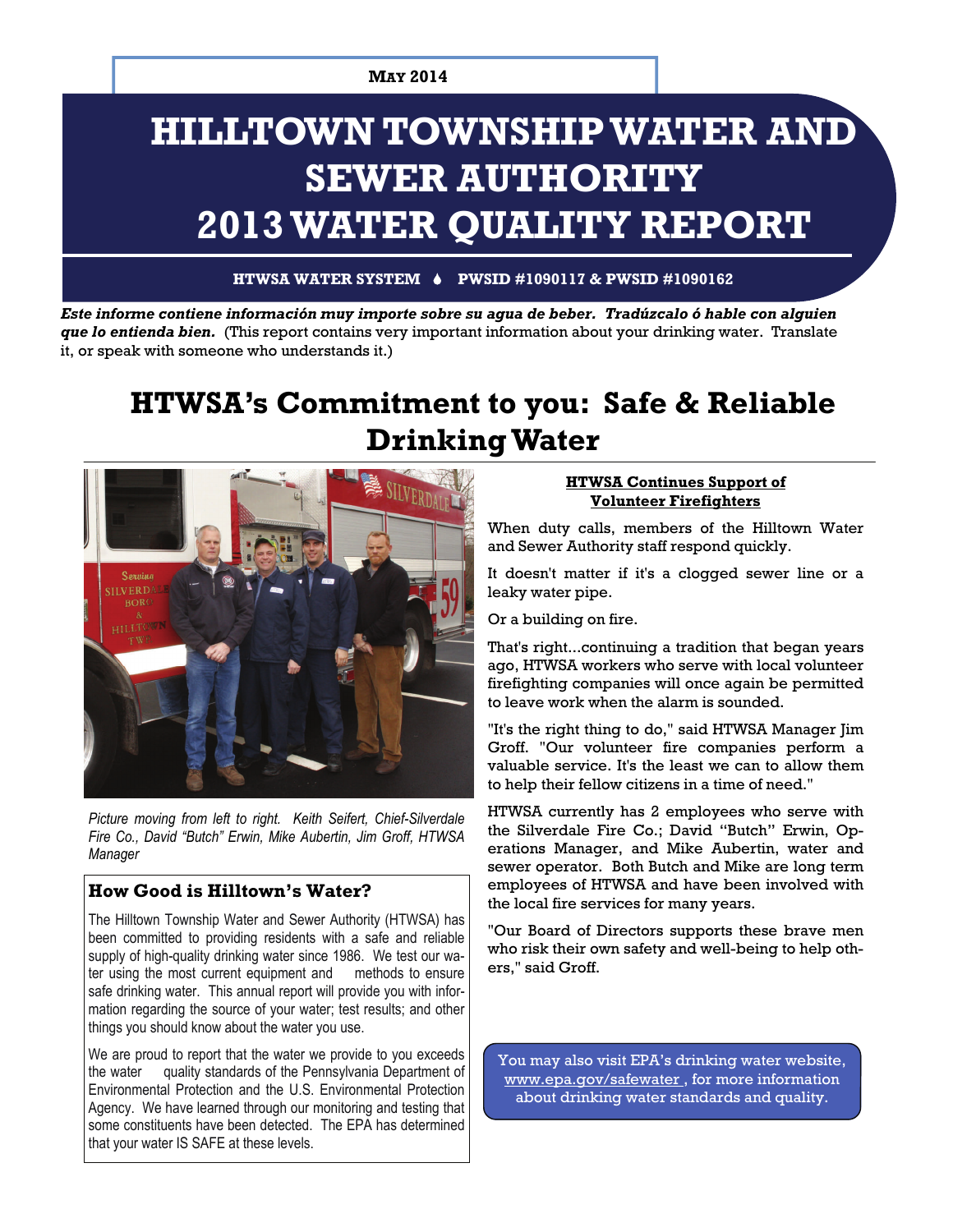**Page 2** 



**Drinking Water Meets and Exceeds EPA and PADEP** 

We routinely monitor for contaminants in your drinking water according to federal and state laws. The following table shows the results of our monitoring for the period of January 1 to December 31, 2013. The state allows us to monitor for some contaminants less than once per year because the concentrations of these contaminants do not change frequently. Some of our data is from prior years in accordance with the Safe Drinking water Act. The date has been noted on the sampling table results.

## **Important Health Information**

Some people may be more vulnerable to contaminants in drinking water than the general population. Immuno-compromised persons such as persons with cancer undergoing chemotherapy, persons who have undergone organ transplants, people with HIV/AIDS or other immune system disorders, some elderly, and infants can be particularly at risk from infections. These people should seek advice about drinking water from their health care providers. EPA/CDC guidelines on appropriate ways to lessen the risk of infection by Cryptosporidium and other microbial contaminants are available from the Safe Drinking Water Hotline (800-426-4791). ♦

**DECEED SAMPLE RESULTS** 

| ретеснер министерство         |                         |                |                                        |                    |                                                 |                        |                                                                                                                                    |  |
|-------------------------------|-------------------------|----------------|----------------------------------------|--------------------|-------------------------------------------------|------------------------|------------------------------------------------------------------------------------------------------------------------------------|--|
| <b>INORGANIC CONTAMINANTS</b> |                         |                |                                        |                    |                                                 |                        |                                                                                                                                    |  |
| Contaminant                   | Action<br>Level<br>(AL) | <b>MCLG</b>    | 90 <sup>th</sup> Percen-<br>tile Value | <b>Units</b>       | # of Sites<br>Above AL of<br><b>Total Sites</b> | Violation of<br>TT Y/N | Sources of Contamination                                                                                                           |  |
| Copper                        | 1.3                     | 1.3            | 0.27                                   | ppm                | $0$ of 24                                       | N                      | Corrosion of household plumbing sys-<br>tems; erosion of natural deposits;<br>leaching from wood preservatives                     |  |
| Contaminant                   | <b>MCL</b>              | <b>MCLG</b>    | Highest<br>Level<br>Detected           | Range              | <b>Units</b>                                    | Violation<br>Y/N       | Sources of Contamination                                                                                                           |  |
| Asbestos <sup>1</sup>         | 7                       | 7              | <b>ND</b>                              | <b>ND</b>          | <b>MFL</b>                                      | $N^*$                  | Decay of asbestos cement water<br>mains; Erosion of natural deposites.                                                             |  |
| Arsenic <sup>2</sup>          | 10                      | 0              | <b>ND</b>                              | <b>ND</b>          | ppb                                             | N                      | Erosion of natural deposits; runoff from<br>orchards, runoff from glass & elec-<br>tronic production wastes                        |  |
| Barium<br>(2012)              | $\overline{2}$          | $\overline{2}$ | 0.063                                  | $0.024 -$<br>0.063 | ppm                                             | N                      | Discharge of drilling wastes; discharge<br>from metal refineries; erosion of natu-<br>ral deposits                                 |  |
| Fluoride<br>(2012)            | 2                       | $\overline{2}$ | 0.29                                   | $0.12 -$<br>0.29   | ppm                                             | N                      | Erosion of natural deposits; Water<br>additive which promotes strong teeth;<br>Discharge from fertilizer and aluminum<br>factories |  |
| Chlorine<br>(In System)       | <b>MRDL</b><br>$=4$     | MRD-<br>$LG=4$ | 1.31                                   | $0.41 -$<br>1.31   | ppm                                             | N                      | Water additive used to control mi-<br>crobes.                                                                                      |  |

*1 Not Detected (ND). See "Other Violations Section" for information on sampling procedure violation.* 

*2 Not Detected (ND) - Four samples were tested for arsenic in 2013, all results were below the detection limit of 3 ppb.*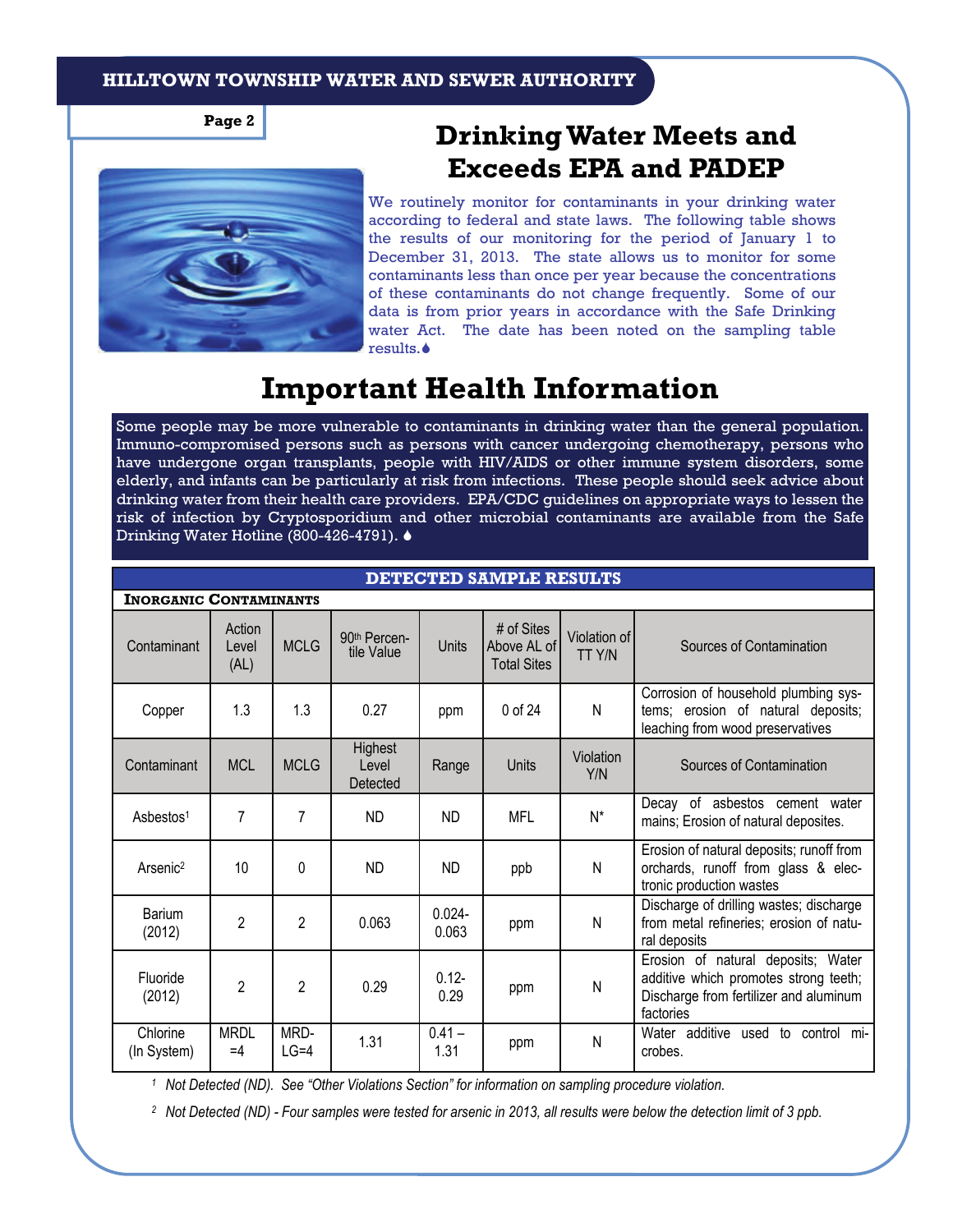### **2013 WATER QUALITY REPORT**

**Page 3** 

| <b>DETECTED SAMPLE RESULTS</b>                  |            |             |                              |                  |       |                  |                                                                                                                                          |  |
|-------------------------------------------------|------------|-------------|------------------------------|------------------|-------|------------------|------------------------------------------------------------------------------------------------------------------------------------------|--|
| <b>DISINFECTION BYPRODUCTS</b>                  |            |             |                              |                  |       |                  |                                                                                                                                          |  |
| Contaminant                                     | <b>MCL</b> | <b>MCLG</b> | Highest<br>Level<br>Detected | Range            | Units | Violation<br>Y/N | Sources of Contamination                                                                                                                 |  |
| Haloacetic acids<br>(HAA)                       | 60         | n/a         | 5.2                          | $2.9 - 5.2$      | ppb   | N                | Byproduct of drinking water disinfection                                                                                                 |  |
| Total Tryha-<br>lomethanes<br>(TTHMs)           | 80         | n/a         | 30.9                         | $17.7 -$<br>30.9 | ppb   | N                | Byproduct of drinking water disinfection                                                                                                 |  |
| <b>RADIONUCLIDES</b>                            |            |             |                              |                  |       |                  |                                                                                                                                          |  |
| Contaminant                                     | <b>MCL</b> | <b>MCLG</b> | Highest<br>Level<br>Detected | Range            | Units | Violation<br>Y/N | Sources of Contamination                                                                                                                 |  |
| Gross Alpha<br>(2012)                           | 15         | 0           | 3.7                          | $0.72 -$<br>3.70 | pCi/L | N                | Erosion of natural deposits of certain<br>minerals that are radioactive and may<br>emit a form of radiation known as alpha<br>radiation. |  |
| Uranium<br>(2012)                               | 30         | 0           | 0.58                         | $0.39 -$<br>0.58 | pCi/L | N                | Erosion of natural deposits                                                                                                              |  |
| Radium 226 and<br>Radium 228<br>Combined (2012) | 5          | 0           | 1.06                         | $0.12 -$<br>1.06 | pCi/L | N                | Erosion of natural deposits                                                                                                              |  |

*Regulated contaminants not listed in the table were not detected in our samples.* 

| <b>ENTRY POINT DISINFECTION RESIDUAL</b> |                     |                 |           |       |                |                  |                                          |  |
|------------------------------------------|---------------------|-----------------|-----------|-------|----------------|------------------|------------------------------------------|--|
| Contaminant                              | Minimum<br>Residual | ∟owest<br>_evel | Range     | Units | Sample<br>Date | Violation<br>Y/N | Sources of Contamination                 |  |
| Chlorine                                 | 0.40                | 0.48            | 0.48-2.91 | ppm   | Daily 2013     | N                | Water additive used to control microbes. |  |
| Key To Tables (HTWCA & NDWA)             |                     |                 |           |       |                |                  |                                          |  |

#### **Key To Tables (HTWSA & NPWA)**

| ing water. MCL's are set as close ing water. There is convincing gle penny in \$10,000.                                                                                                                                                                                                                                                                                                                                                                                                                                                                                             | (MCL)- The highest level of a con- Level (MRDL) - The highest level grams per liter (mg/L), One part<br>taminant that is allowed in drink- of a disinfectant allowed in drink- per million corresponds to a sin-                                                                            |
|-------------------------------------------------------------------------------------------------------------------------------------------------------------------------------------------------------------------------------------------------------------------------------------------------------------------------------------------------------------------------------------------------------------------------------------------------------------------------------------------------------------------------------------------------------------------------------------|---------------------------------------------------------------------------------------------------------------------------------------------------------------------------------------------------------------------------------------------------------------------------------------------|
|                                                                                                                                                                                                                                                                                                                                                                                                                                                                                                                                                                                     |                                                                                                                                                                                                                                                                                             |
|                                                                                                                                                                                                                                                                                                                                                                                                                                                                                                                                                                                     |                                                                                                                                                                                                                                                                                             |
|                                                                                                                                                                                                                                                                                                                                                                                                                                                                                                                                                                                     |                                                                                                                                                                                                                                                                                             |
| to the MCLGs as feasible using evidence that addition of a disin-<br>the best available treatment tech- fectant is necessary for control of<br>microbial contaminants.                                                                                                                                                                                                                                                                                                                                                                                                              | $pCi/L$ = picocurries per liter (a<br>measure of radioactivity)                                                                                                                                                                                                                             |
| Maximum Contaminant Levell Maximum Residual Disinfectant<br>Goal (MCLG) - The level of a con- Level Goal (MRDLG) - The level<br>taminant in drinking water below of a drinking water disinfectant<br>which there is no known or ex- below which there is no known or<br>pected risk to health. MCLGs expected risk to health. MRDLGs<br>do not reflect the benefits of the<br>use of disinfectants to control mi-<br>crobial contamination.<br>ppb = parts per billion, or micro-<br>grams per liter ( $\mu$ g/L), One part N/A—Not Applicable<br>per billion corresponds to a sin- | NTU - Nephelometric turbidity<br>unit is a measure of the clarity of<br>water. Turbidity in excess of 5<br>NTU is just noticeable to the aver-<br>age person<br>Treatment Technique (TT) - A re-<br>quired process intended to re-<br>duce the level of a contaminant in<br>drinking water. |
|                                                                                                                                                                                                                                                                                                                                                                                                                                                                                                                                                                                     | gle penny in \$10,000,000.                                                                                                                                                                                                                                                                  |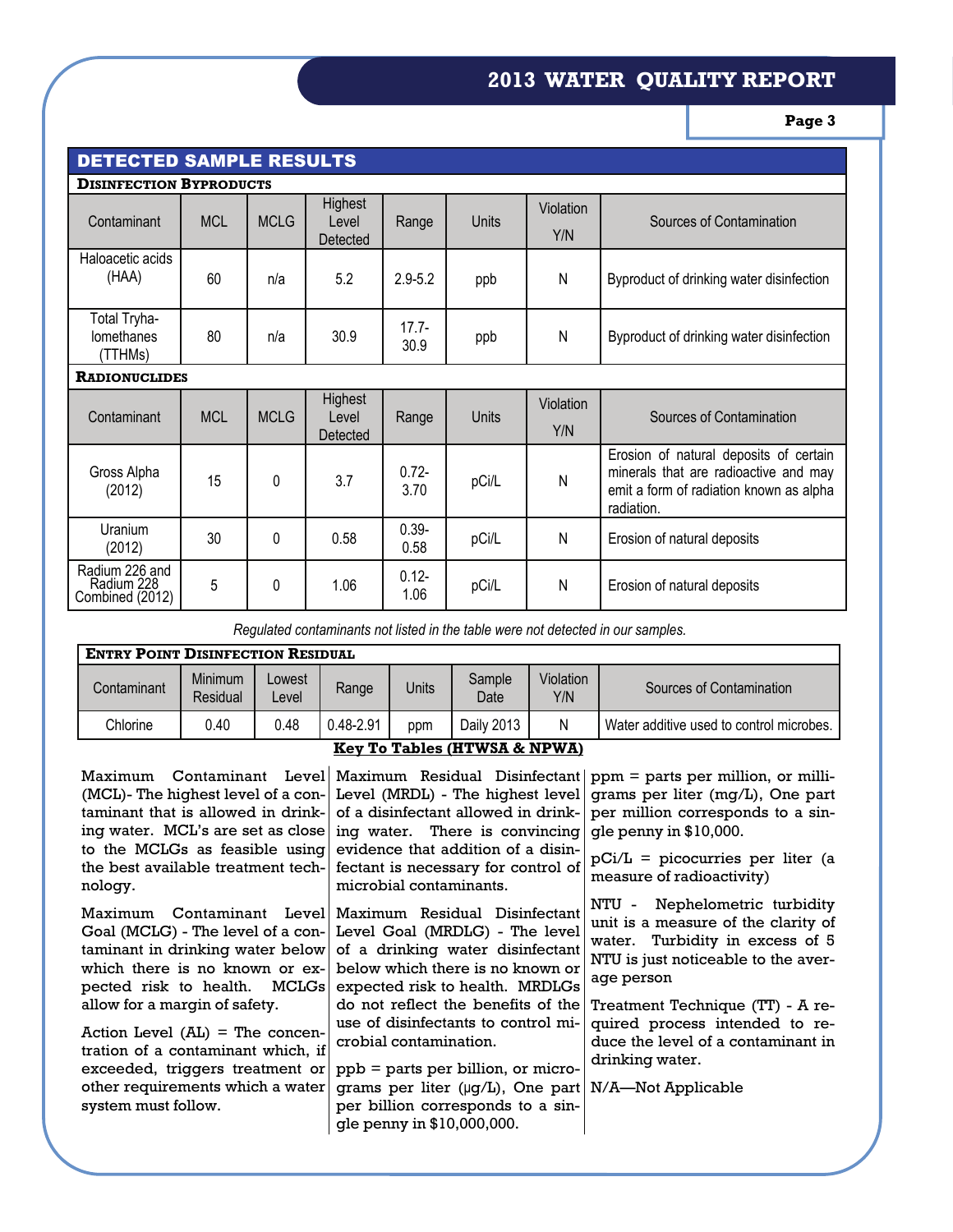**Page 4** 

## **WHAT ELSE SHOULD I KNOW?**

The sources of drinking water (both tap water and bottled water) include rivers, lakes, streams, ponds, reservoirs, springs and wells. As water travels over the surface of the land or through the ground, it dissolves naturally-occurring minerals and, in some cases, radioactive material, and can pick up substances resulting from the presence of animals or from human activity. Contaminants that may be present in source water include:

**Microbial contaminants,** these include viruses and bacteria, which may come from sewage treatment plants, septic systems, agricultural livestock operations, and wildlife.

**Inorganic contaminants,** these include salts and metals, which can be naturally occurring or result from urban storm water runoff, industrial or domestic wastewater discharges, oil and gas production, mining, or farming.

**Pesticides and herbicides,** these may come from a variety of sources such as agriculture, urban storm water run off, and residential uses.

**Organic chemical contaminants,** these include synthetic and volatile organic chemicals, which are by-products of industrial processes and petroleum production, and can also come from gas stations, urban storm water runoff, and septic systems.

**Information about Lead:** If present, elevated levels of lead can cause serious health problems, especially for pregnant women and young children. Lead in drinking water is primarily from materials and components associated with service lines and home plumbing. HTWSA is responsible for providing high quality drinking water, but cannot control the variety of materials used in plumbing components. When your water has been sitting for several hours, you can minimize the potential for lead exposure by flushing your tap for 30 seconds to 2 minutes before using water for drinking or cooking. If you are concerned about lead in your water, you may wish to have your water tested. Information on lead in drinking water, testing methods, and steps you can take to minimize exposure is available from the Safe Drinking Water Hotline or at *http://www.epa.gov/ safewater/lead.* 

**Information about Copper:** Copper is an essential nutrient, but some people who drink water containing copper in excess of the action level over a relatively short amount of time could experience gastrointestinal distress. Some people who drink water containing copper in excess of the action level over many years could suffer liver or kidney damage. People with Wilson's Disease should consult their personal doctor.

**Other Contaminants Tested But Not Detected:** Inorganic Compounds such as Nitrate and Nitrite; Regulated Volatile Contaminants, such as Benziene, Styrene, Toluene and Xylens; Synthetic Organic Contaminants, such as Alachor, Hexachlorobenzene, Balapon, Pentachlorophenol and Carbofuran.

**Radioactive contaminants,** these can be naturally occurring or be the result of oil and gas production and mining activities.

In order to assure that tap water is safe to drink, EPA and DEP prescribes regulations which limit the amount of certain contaminants in water provided by public water systems. FDA and DEP regulations establish limits for contaminants in bottled water which must provide the same protection for public health.

Drinking water, including bottled water, may reasonably be expected to contain at least small amounts of some contaminants. The presence of contaminants and potential health affects can be obtained by calling the Environmental Protection Agency's Safe Drinking Water Hotline. ♦

#### **SAMPLING AND TESTING**

Hilltown Township Water and Sewer Authority routinely monitors for constituents in your drinking water according to the Federal and State laws. In order to ensure that tap water is safe to drink EPA prescribes regulations which limit the amount of certain contaminants in water provided by public systems. HTWSA has met or exceeded all standards set forth for quality and safety.

During 2012, samples were tested at Hydrodyne Analysis, Inc., Silverdale, PA (215) 257-7542 and Analytical Laboratories, Inc. Chalfont, PA (215) 723-6466. More information about contaminant and potential health effects can be obtained by calling the Environmental Protection Agency.

#### **Safe Drinking Water Hotline 1-800-426-4791**

**Information about Arsenic:** While your drinking water meets EPA's standard for arsenic, it does contain low levels of arsenic. EPA's standard balances the current understanding of arsenic's possible health effects against the costs of removing arsenic from drinking water. EPA continues to research the health effects of low levels of arsenic which is a mineral known to cause cancer in humans at high concentrations and is linked to other health effects such as skin damage and circulatory problems.

**OTHER VIOLATIONS:** While asbestos results were below the MCL, the sampling and testing were performed out of sequence.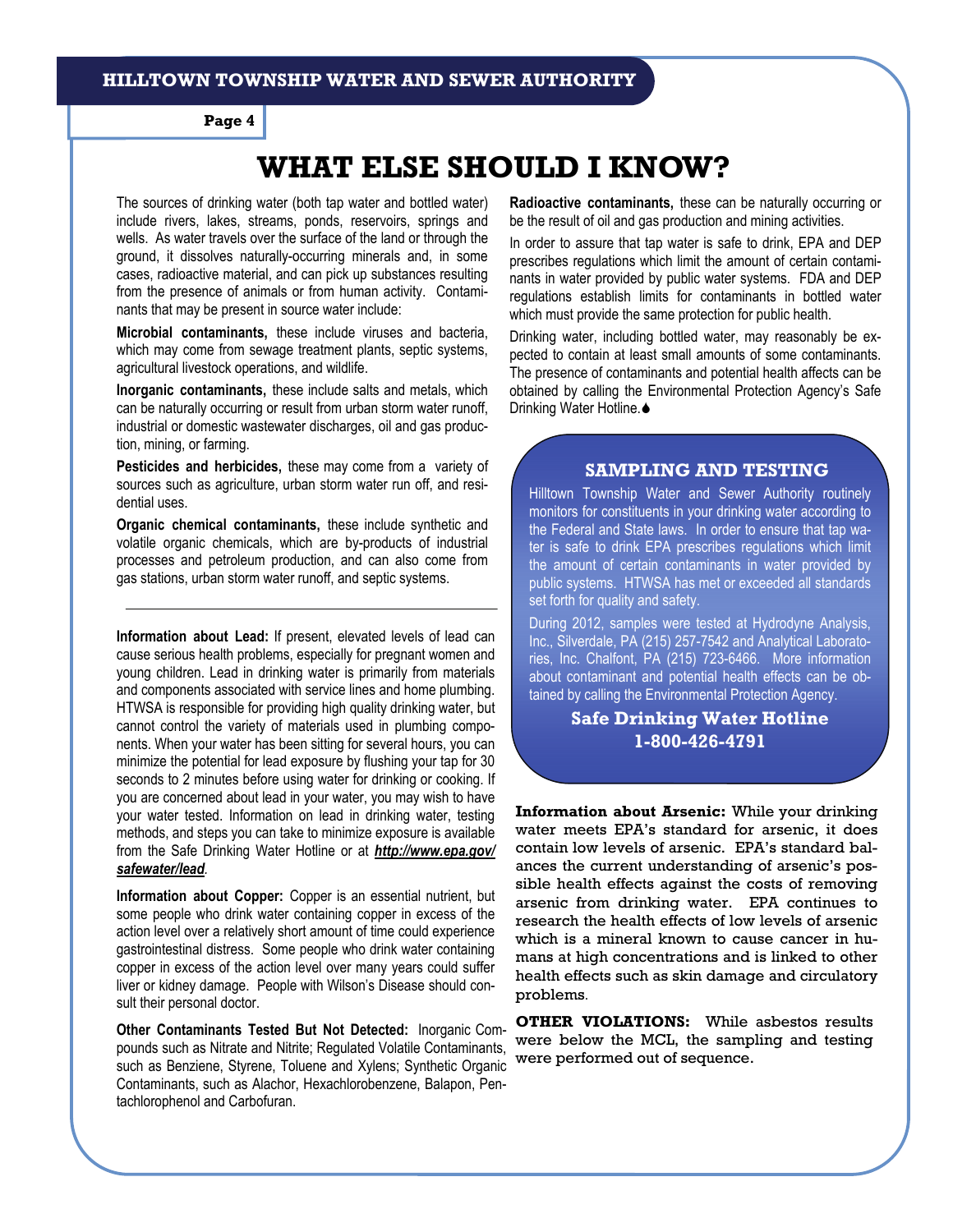#### **2013 WATER QUALITY REPORT**

#### **Where Does Your Water Come From?**

In 2013, two municipal wells and an interconnection with North Penn Water System fulfill the needs of HTWSA's customers. Well No. 2, located on South Perkasie Road, supplied groundwater, from the Pleasant Creek Watershed. Well No.1, located off Thistle Lane, supplying groundwater from the East Branch Perkiomen Creek Watershed. Water drawn for these wells undergoes treatment for iron, manganese and arsenic, and chlorine is added as a disinfectant to kill any bacteria. Well No. 5, located on Route 152, was taken offline in 2010 when arsenic was detected. A copy of the Source Water Assessment is available for viewing at the HTWSA Office.

HTSWA has two interconnects with North Penn Water Authority (NPWA). The southern connection is the sole source for the Ridge and Reserve at Hilltown. The northern interconnect is a supplementary water source for the central distribution system.<sup>4</sup>

#### **THINGS YOU SHOULD KNOW ABOUT NPWA'S WATER QUALITY TESTING**

While your drinking water meets EPA's standard for arsenic, it does contain low levels of arsenic. EPA's standard balances the current understanding of arsenic's possible health effects against the costs of removing arsenic from drinking water. EPA continues to research the health effects of low levels of arsenic which is a mineral known to cause cancer in humans at high concentrations and is linked to other health effects such as skin damage and circulatory problems.

Nitrate in drinking water at levels above 10 ppm is a health risk for infants of less than six months of age. High nitrate levels in drinking water can cause blue baby syndrome. Nitrate levels may rise quickly for short periods of time because of rainfall or agricultural activity. If you are caring for an infant, you should ask advice from your health care provider.

In our unregulated contaminant assessment monitoring performed March 2009 - April 2010, metolachlor ESA was detected in 1 out of 15 wells that were monitored. It was not detected in any of the four samples collected at the Forest Park Water Treatment Plant. Metolachlor ESA is a degradation product of metolachlor, which is a broad spectrum herbicide used for general weed control in non-crop areas. It is also widely used on crops such as corn, cotton, peanuts, grass for seed production, nurseries, hedgerows/fencerows, and landscape plantings. N-nitrosodiethylamine (NDEA) was detected in 1 out of 4 samples collected that the Forest Park Water Treatment Plant. Nitrosamines can form as intermediates and byproducts in chemical synthesis and manufacture of rubber, leather, and plastics. Food such as bacon and malt beverages can contain nitrosamines and there is evidence that they can form in the upper GI tract. Unregulated contaminant monitoring helps EPA to determine where certain contaminants occur and whether it needs to regulate those contaminants. The next round of unregulated contaminant assessment monitoring (UCMR 3) began at the Forest Park Water Treatment Plant in February 2014 and will continue through 2015. Monitoring at NPWA wells will begin in January 2015. If you would like to obtain a copy of the results prior to the mailing of our 2014 Annual Water Quality Report, please contact Marianne Morgan, Community Relations Coordinator, at **(215) 855-3617**.

Giardia and Cryptosporidium are microbial pathogens found in surface water throughout the US. Monitoring of our source water (before treatment) at Forest Park Water (FPW) indicated the presence of Giardia in 1 out of 11 samples collected. Cryptosporidium was not detected in any of the 11 samples collected. FPW treatment processes are designed to remove or inactivate Giardia and Cryptosporidium cysts with a high level of certainty. Current available test methods do no allow us to determine if the organisms are dead or if they are capable of causing disease. Symptoms of infection include nausea, diarrhea, and abdominal cramps. Most healthy individuals can overcome the disease within a few weeks. However, immunecompromised people are at greater risk of developing lifethreatening illness. NPWA encourages inmuno-compromised individuals to consult therid doctor regarding appropriate precautions to take to avoid infection. Giardia and Cryptosporidium must be ingested to cause disease, and it may be spread through means other than drinking water.

#### **Source Water Information**

In 2013, approximately 85% of the water that NPWA delivered to its customers was treated surface water from the Forest Park Water Treatment Plant located in Chalfont. NPWA operated 12 groundwater wells located throughout the service territory, in Bucks and Montgomery Counties.

The source of water that is treated at Forest Park Water, which is jointly owned by North Penn and North Wales Water Authorities, is the North Branch Neshaminy Creek. The North Branch Neshaminy Creek originates as a small stream near Route 413 in Central Bucks County. The creek the flows into Lake Galena, which is the reservoir for Forest Park Water. Water released from the Lake Galena flows down the Neshaminy Creek to where it is drawn into the Forest Park Water Plant, in Chalfont, PA. In the summer months and times of low flow, water is pumped from the Delaware River at Point Pleasant and diverted into the North Branch Neshaminy Creek near Gardenville, PA. This diversion controls the level of Lake Galena for recreational purposes, ensures a sufficient drinking water supply, and maintains baseflow in the stream.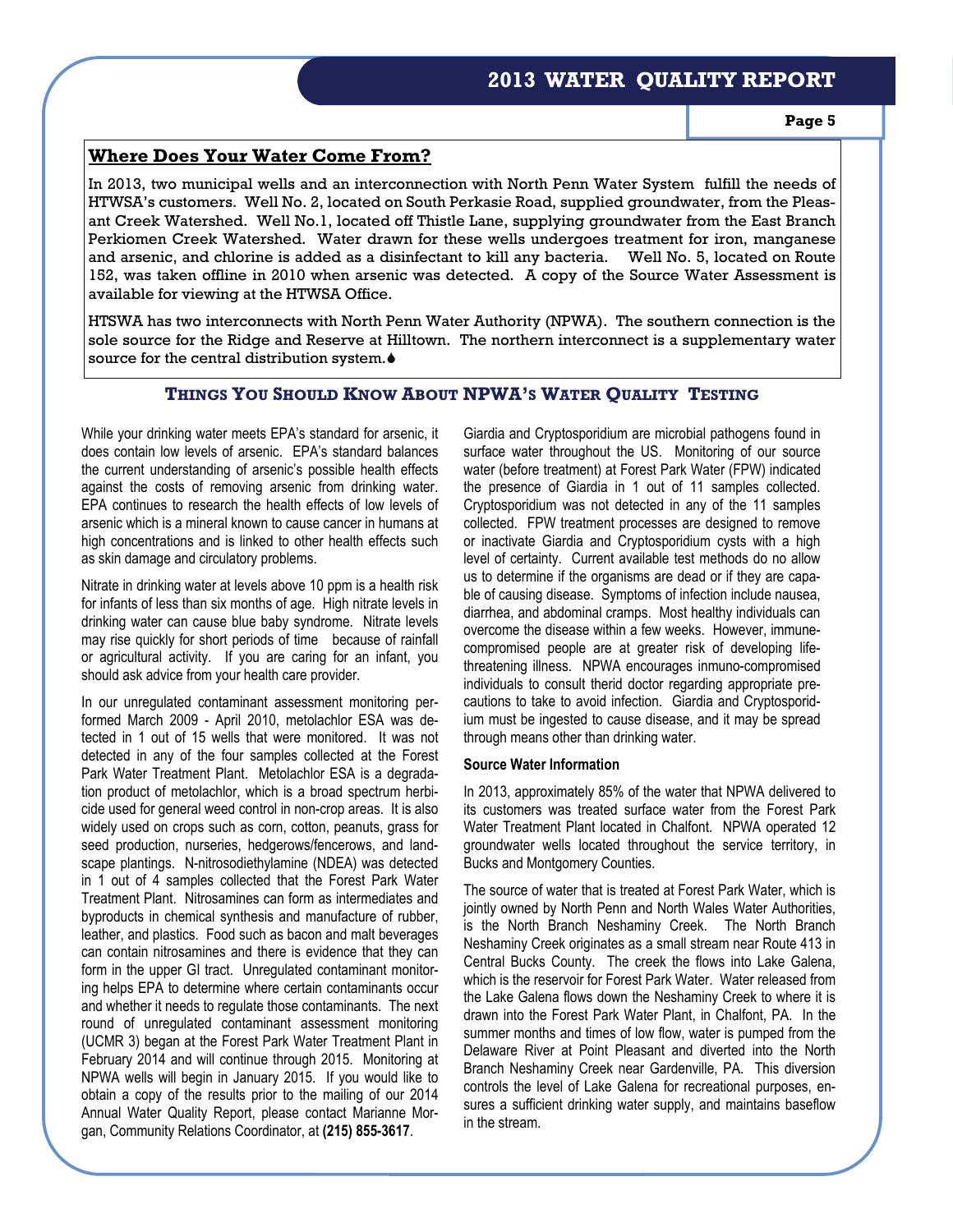#### **HILLTOWN TOWNSHIP WATER AND SEWER AUTHORITY**

**Page 6** 

#### **The following pages contain important information about water quality monitoring of the NPWA distribution system.**

| SUMMARY OF NPWA WATER QUALITY DATA                                |                                                               |                        |                   |                       |                 |                                                                                                   |  |
|-------------------------------------------------------------------|---------------------------------------------------------------|------------------------|-------------------|-----------------------|-----------------|---------------------------------------------------------------------------------------------------|--|
| Contaminant<br>(Unit of Measurement)                              | Violation<br>Y/N                                              | Avg. Level<br>Detected | Range<br>Detected | <b>MCLG</b>           | <b>MCL</b>      | Sources of Contamination                                                                          |  |
|                                                                   | REGULATED AT THE WELLS OR TREATMENT PLANT                     |                        |                   |                       |                 |                                                                                                   |  |
| <b>Inorganic Contaminants (2012 - 2013)</b>                       |                                                               |                        |                   |                       |                 |                                                                                                   |  |
| Arsenic (ppb)                                                     | N                                                             | 1.0                    | $0 - 5.0$         | 0                     | 10              | Erosion of natural deposits; runoff from<br>orchards; glass and electronics produc-<br>tion waste |  |
| Barium (ppm)                                                      | N                                                             | 0.2                    | $0 - 0.4$         | 2                     | $\overline{2}$  | Discharge of drilling wastes; discharge<br>from metal refineries; erosion of natural<br>deposits  |  |
| Flouride (ppm) <sup>1</sup>                                       | N                                                             | $\Omega$               | $0 - 0.12$        | $\overline{2}$        | $\overline{2}$  | Erosion of natural deposits; discharge<br>from fertilizer and aluminum factories                  |  |
| Nitrate (ppm)                                                     | N                                                             | 1.5                    | $0.4 - 4.1$       | 10                    | 10 <sup>°</sup> | Runoff from fertilizer use; leaching from<br>septic tanks; sewage; erosion of natural<br>deposits |  |
| SYNTHETIC ORGANIC CONTAMINANTS (2011 - 2013)                      |                                                               |                        |                   |                       |                 |                                                                                                   |  |
| Atrazine (ppb)                                                    | N                                                             | 0                      | $0 - 0.2$         | 3                     | 3               | Runoff from herbicide used on row crops.                                                          |  |
| Di(2-ethylhexyl) adipate (ppb)                                    | N                                                             | 0                      | $0 - 0.6$         | 400                   | 400             | Discharge from chemical factories.                                                                |  |
| <b>VOLATILE ORGANIC CONTAMINANTS</b>                              |                                                               |                        |                   |                       |                 |                                                                                                   |  |
| Tetrachloroethylene (ppb)                                         | N                                                             | 0                      | $0 - 0.6$         | 0                     | 5               | Discharge from factories and dry clean-<br>ers.                                                   |  |
| <b>RADIONUCLIDES</b>                                              |                                                               |                        |                   |                       |                 |                                                                                                   |  |
| Alpha Emitters (pCi/L) <sup>1</sup> (2011)                        | N                                                             | 4.3                    | $1.0 - 8.5$       | 0                     | 15              | Erosion of natural deposits                                                                       |  |
| Uranium (µg/L) (2011)                                             | $\overline{\mathsf{N}}$                                       | $\overline{4.7}$       | $1.5 - 10.4$      | 0                     | $\overline{30}$ | Erosion of natural deposits                                                                       |  |
| <b>DISINFECTANT RESIDUALS AND DISINFECTION BY-PRODUCTS (DBPS)</b> |                                                               |                        |                   |                       |                 |                                                                                                   |  |
| Chlorine (leaving treatment<br>plant) (ppm)                       | N                                                             | 1.15                   | $0.94 - 24$       | <b>MRDLG</b><br>$= 4$ | $MRDL =$<br>4   | Water additives used to control microbes                                                          |  |
| Chlorine (leaving the wells)<br>(ppm)                             | N                                                             | 0.95                   | $0 - 2.0$         | <b>MRDLG</b><br>$= 4$ | $MRDL =$<br>4   | Water additives used to control microbes                                                          |  |
| Bromate (ppb)                                                     | N                                                             | 1.4                    | $1.0 - 1.6$       | 0                     | 10              | By-product of drinking water disinfection                                                         |  |
| PERFORMANCE MONITORING                                            |                                                               |                        |                   |                       |                 |                                                                                                   |  |
| Turbidity (NTU) <sup>2</sup>                                      | N                                                             | 0.03                   | $0.02 - 0.05$     | N/A                   | TT              | Soil runoff                                                                                       |  |
|                                                                   | <b>CONTAMINANTS TESTED THROUGHOUT THE DISTRIBUTION SYSTEM</b> |                        |                   |                       |                 |                                                                                                   |  |
| <b>DISINFECTANT RESIDUALS AND DISINFECTION BY-PRODUCTS (DBPS)</b> |                                                               |                        |                   |                       |                 |                                                                                                   |  |
| Chlorine (ppm)                                                    | N                                                             | 0.68                   | 0.53-0.83         | <b>MRDLG</b><br>$= 4$ | $MRDL =$<br>4   | Water additives used to control microbes                                                          |  |
| Haloacetic Acids (ppb)                                            | N                                                             | 6.7                    | $2.0 - 14.2$      | N/A                   | 60              | By-product of drinking water disinfection                                                         |  |
| Total Trihalomethanes (ppb)                                       | N                                                             | 23.0                   | $6.7 - 41.1$      | N/A                   | 80              | By-product of drinking water disinfection                                                         |  |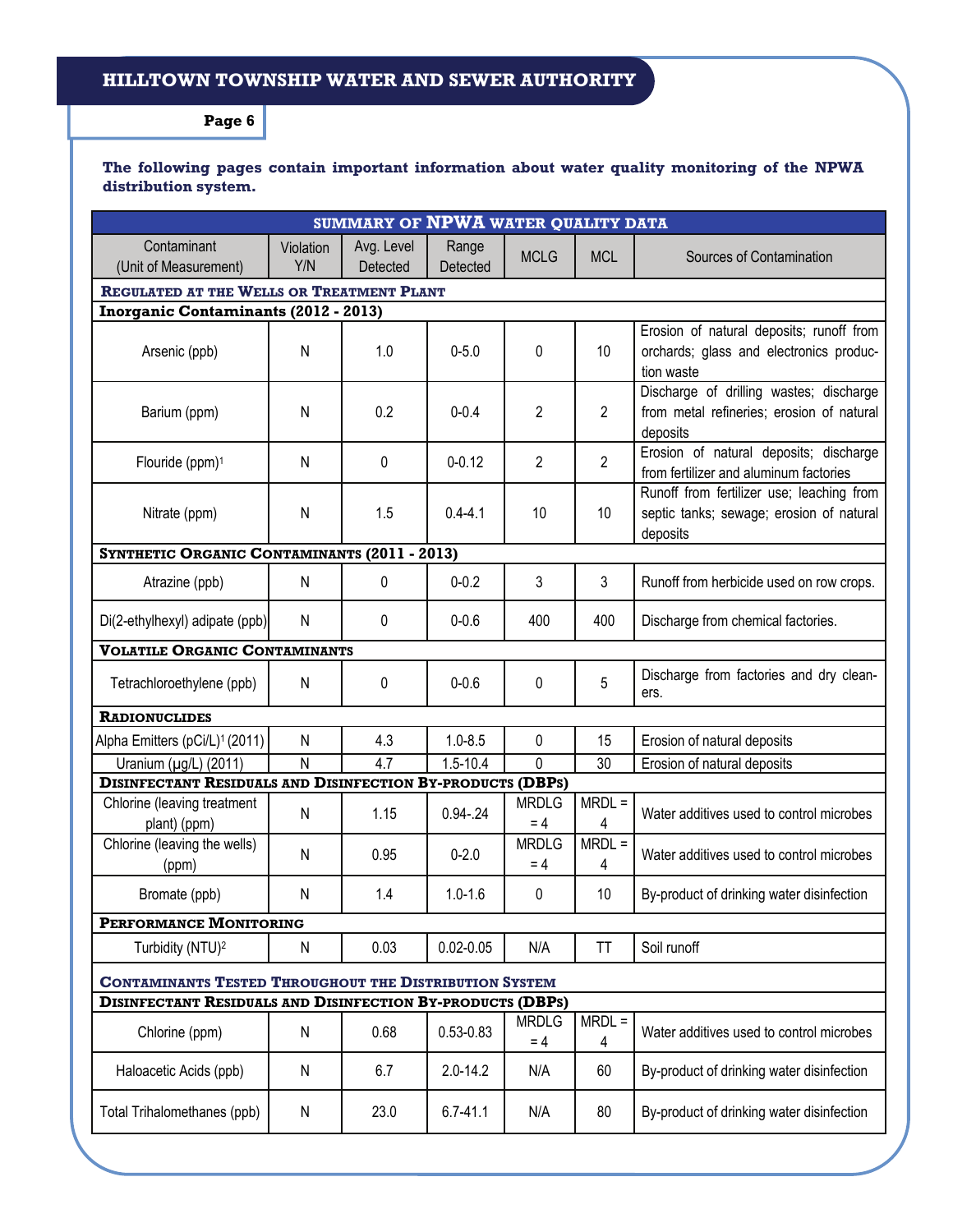#### **2013 WATER QUALITY REPORT**

**Page 7** 

| SUMMARY OF NPWA WATER QUALITY DATA                                     |                                        |                                          |                                                   |             |                                               |                                                                                                                |  |
|------------------------------------------------------------------------|----------------------------------------|------------------------------------------|---------------------------------------------------|-------------|-----------------------------------------------|----------------------------------------------------------------------------------------------------------------|--|
| <b>BACTERIA IN TAP WATER—TESTED THROUGHOUT THE DISTRIBUTION SYSTEM</b> |                                        |                                          |                                                   |             |                                               |                                                                                                                |  |
| Contaminant<br>(Unit of measurement)                                   | Violation<br>Y/N                       | Highest<br>$%$ of<br>Positive<br>Samples | Monthly<br>Range of<br>Positive<br><b>Samples</b> | <b>MCLG</b> | <b>MCL</b>                                    | Sources of Contamination                                                                                       |  |
| <b>Total Coliform Bacteria</b>                                         | Ν                                      | 0.93                                     | $0 - 0.93$                                        | 0           | $5%$ of<br>monthly<br>samples are<br>positive | Naturally present in the environment.                                                                          |  |
|                                                                        | <b>REGULATED AT THE CUSTOMER'S TAP</b> |                                          |                                                   |             |                                               |                                                                                                                |  |
| Contaminant<br>(Unit of measurement)                                   | Violation<br>Y/N                       | 90thPer-<br>centile<br>Result            | Action<br>Level<br>(AL)                           | <b>MCLG</b> | # Sites above<br>AL of total                  | Sources of Contamination                                                                                       |  |
| Copper <sup>3</sup> (ppm)                                              | N                                      | 0.590                                    | 1.3                                               | 1.3         | 0 out of 33                                   | Corrosion of household plumbing sys-<br>tems; erosion of natural deposits;<br>leaching from wood preservatives |  |
| Lead <sup>3</sup> (ppb)                                                | Ν                                      | 3.9                                      | 15                                                | 0           | $0$ out of 33                                 | Corrosion of household plumbing sys-<br>tems; erosion of natural deposits                                      |  |

1 The results for Alpha Emitters in this table represents data from wells that were in service in 2013. The one well that had higher results reported in 2011 was shut down permanently and was not used in 2011.

<sup>2</sup> Turbidity is a measure of the cloudiness of the water and is a good indicator of the effectiveness of the NPWA filtration system. 100% of all samples were <0.1 NTU. As a member of the partnership for Safe Drinking Water, NPWA's goal is to achieve <0.1 NTU. This goal was accomplished in 2013.

<sup>3</sup> Lead and copper are sampled at the customer's tap. The detected values indicate the 90<sup>th</sup> percentile of homes sampled in accordance<br>with the federal regulations.

#### *CONTAMINANTS TESTED BUT NOT DETECTED*

| <u>Microbiological</u>      | <b>Requlated Volatile</b>            |  |  |
|-----------------------------|--------------------------------------|--|--|
| Contaminants                | <u> Organic Contamina</u>            |  |  |
| E. Coli                     | (continued)                          |  |  |
| Cryptosporidium             | O-Dichlorobenzene                    |  |  |
| <u> Requlated Volatile</u>  | P-Dichlorobenzene                    |  |  |
| <b>Organic Contaminants</b> | Styrene                              |  |  |
| 1,1,1-Trichloreothane       | Toulene<br>trans-1.2-Dichlorethylene |  |  |
| 1,1,2-Trichloroethane       |                                      |  |  |
| 1,1-Dichloroethylene        | Vinyl Chloride                       |  |  |
| 1,1,2-Trichlorethane        | Xylenes, total                       |  |  |
| 1,2,4-Trichlorobenzene      |                                      |  |  |
| 1,2-Dichloroethane          | <u><b>Synthetic Organic (</b></u>    |  |  |
| 1.2-Dichloropropane         | nants                                |  |  |
| Benzene                     | Di(2-ethylhexyl)phthalate            |  |  |
| Carbon tetrachloride        | Pentachlorophenol                    |  |  |
| Chlorobenzene               | Simazine                             |  |  |
| Dichloromethane             |                                      |  |  |
|                             |                                      |  |  |
| Ethylbenzene                |                                      |  |  |

| <u> Requlated Volatile</u>         | Inorganic           |
|------------------------------------|---------------------|
| <u> Organic Contaminants</u>       | <u>Contaminants</u> |
| (continued)                        | Asbestos            |
| O-Dichlorobenzene                  | Antimony            |
| P-Dichlorobenzene                  | Beryllium           |
| Styrene                            | Cadmium             |
| Toulene                            | Chromium            |
| trans-1.2-Dichlorethylene          | Cyanide             |
| Vinyl Chloride                     | Mercury             |
| Xylenes, total                     | Nickel              |
|                                    | <b>Nitrite</b>      |
| <u> Synthetic Organic Contami-</u> | Selenium            |
| nants<br>Di(2-ethylhexyl)phthalate | Thallium            |
| Pentachlorophenol                  |                     |
| Simazine                           |                     |
|                                    |                     |
|                                    |                     |